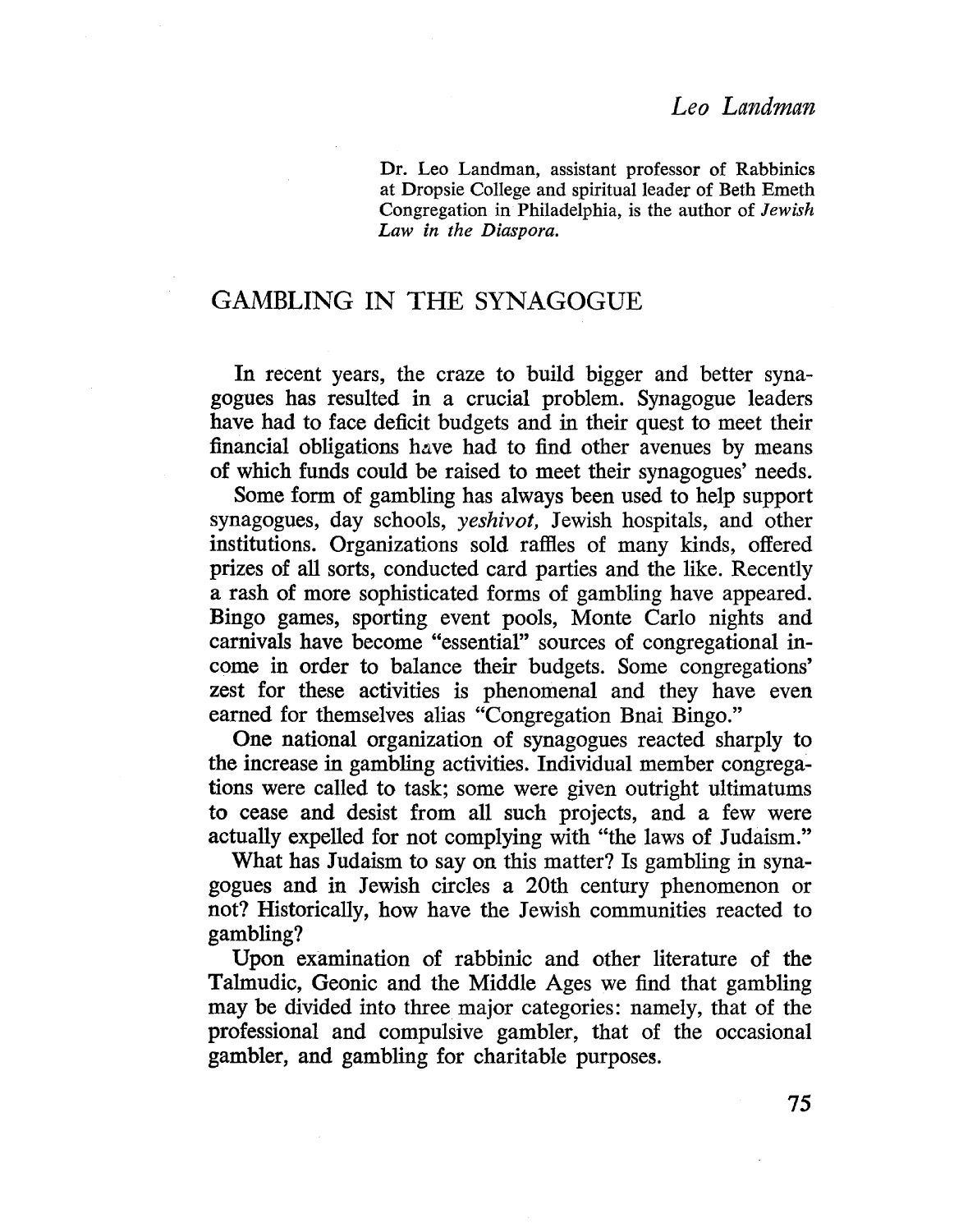The Jewish attitude to gambling was not clearly defined until Mishnaic days. The Mishnah states: "And the following are disqualified from rendering testimony or from serving as judges... the dice player..."<sup>1</sup> Here the Mishnah disqualifies the gambler from rendering testimony and thus declares dicing infamous. However, the Mishnah continues with R. Judah b. Ilai drawing a distinction between the professional gambler and the occasional one. "When are they disqualified? If they have no other occupation but this. But if they have other means of livelihood, they are eligible."2

The Talmud offers two views to explain the disqualifieation of the professional gambler. One sage, Rami b. Hama, cited the concept of  $\Delta$ smakhta<sup>3</sup> which renders the gambling transaction void and eonsiders the monetary benefits derived from such a transaction robbery.4 The second view was stated by R. Sheshet. "All such matters do not come under the category of *Asmakhta*. However, the dicers are disqualified since they arc not engaged in a constructive occupation."5

Two facts emerge. First, that the professional gambler was disqualified for either of the above mentioned reasons. Second, that the occasional gambler and perhaps even the frequent gambler who was also engaged in another profession from which he earned his livelihood were not disqualified. What we call "social gambling" was not considered a violation.6 On the other hand, the professional or compulsive gambler was always considered a pariah of society. In mid-eleventh century, Joseph Tob-Elem ordered a winner of no less than 30 dinars at a game of "nuts" to return his winnings. Winner and loser were placed under the ban because "they forsake life eternal" for "temporary existence and nonsense."7

Similarly, Judah the Pious, cautioned: "Do not show pity to the gambler who pleads, 'pity me in order that I may not be shamed and disgraced by him who has won a gulden.' Better he be disgraced and furthermore, be not one who assists a transgressor of sin."s

The rabbis and community leaders understood the plight of the compulsive gambler. They recognized his diffculty in controlling his passion for the game.<sup>9</sup> Nevertheless, the au-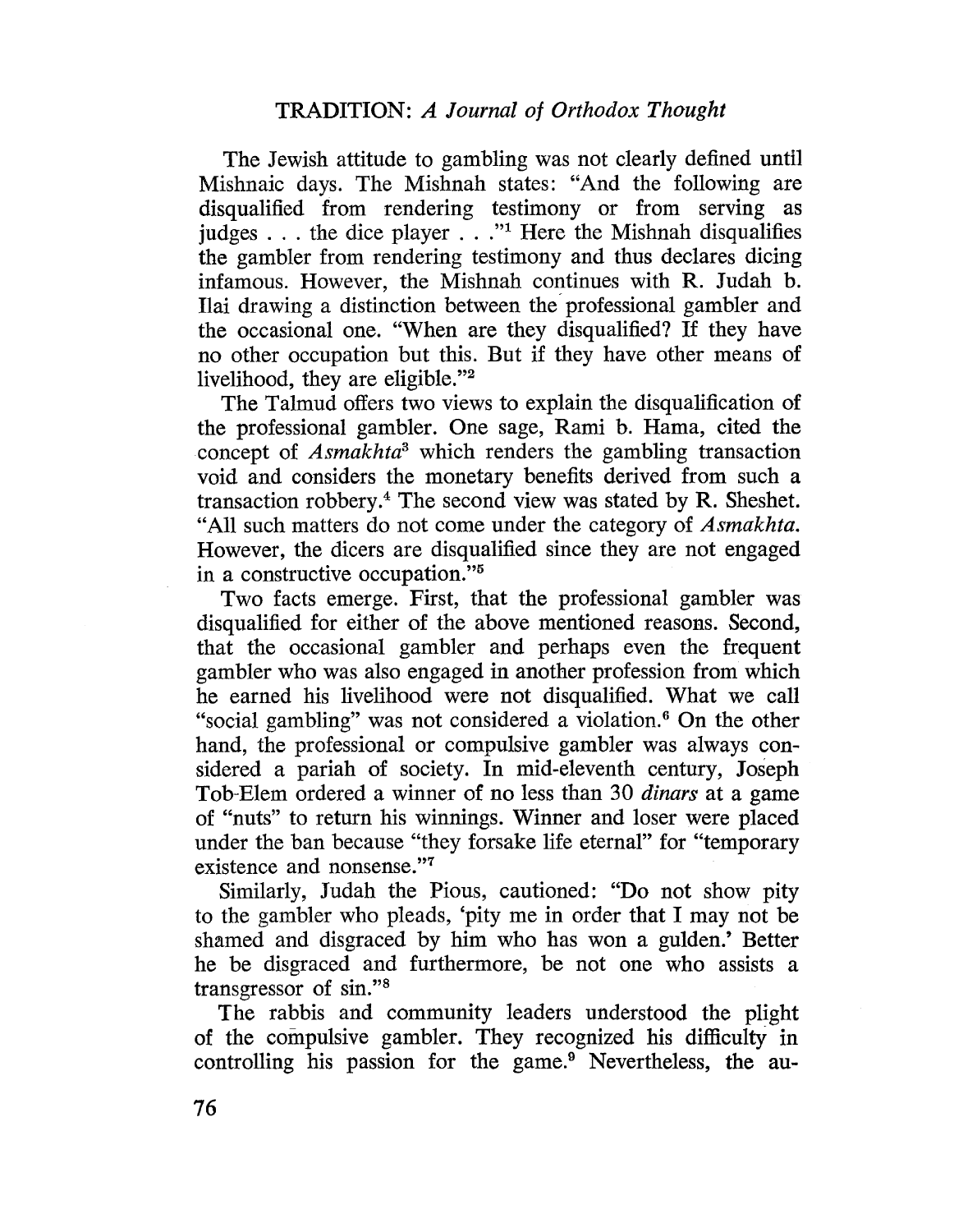## Gambling in the Synagogue

thorities did not permit the compulsive gambler to transgress a vow he accepted upon himself in order to curb his appetite for the game. The common practice of taking an oath prohibiting all games of chance usually resulted in a dual violation, that of gambling and breaking an oath. Many rabbis discouraged such oaths, but refused to annul them once taken.10 Many authorities of the Geonic period<sup>11</sup> and of the Middle Ages accepted this view and ruled accordingly.12

The popular yen for gambling led the communities to enact communal restrictions to suppress it. Most communities lifted these restrictions for special days or auspicious occasions. In fact, the numerous exceptions to the restrictions in themselves show how popular gaming was and how difficult it was for the communities to enforce their edicts.

These bans were lifted on days when *Tachanun* was not recited,13 i.e., days such as Chanukah, Purim, the intermediary days of Passover or Sukkot, on days of the New Moon, etc. However, on major festivals gaming was prohibited except for women and children.14 The fasts also were days when the communities relaxed their restrictions against gambling. The takkanot of Bologna 1416-18 specifically stated: ". . . on fast days, too, one may play cards in order to forget the pain, provided one wagers no more than one *quattrino* at a game per person."<sup>15</sup> The same reason permitted women in childbirth and those who were sick to engage in gambling activities so that they might distract their minds from pain they might otherwise experience.<sup>16</sup>

Special family occasions also received communal approval for gambling. The entire wedding party was exempt from any restriction and was permitted to indulge in games of chance.<sup>17</sup> The day of a circumcision and the night preceding it, called the *Wachnacht*, were also excluded.<sup>18</sup> Permission was also granted to Jews to engage in gambling activities on Christmas Eve, called Nitel-nacht.

However, on days other than these, numerous takkanot were enacted to limit gambling practices. Severe penalties accompanied these regulations. Excommunication and flagellation were common penalties for those who transgressed. $19$  Fines were usually imposed. At times, transgressors were forbidden to per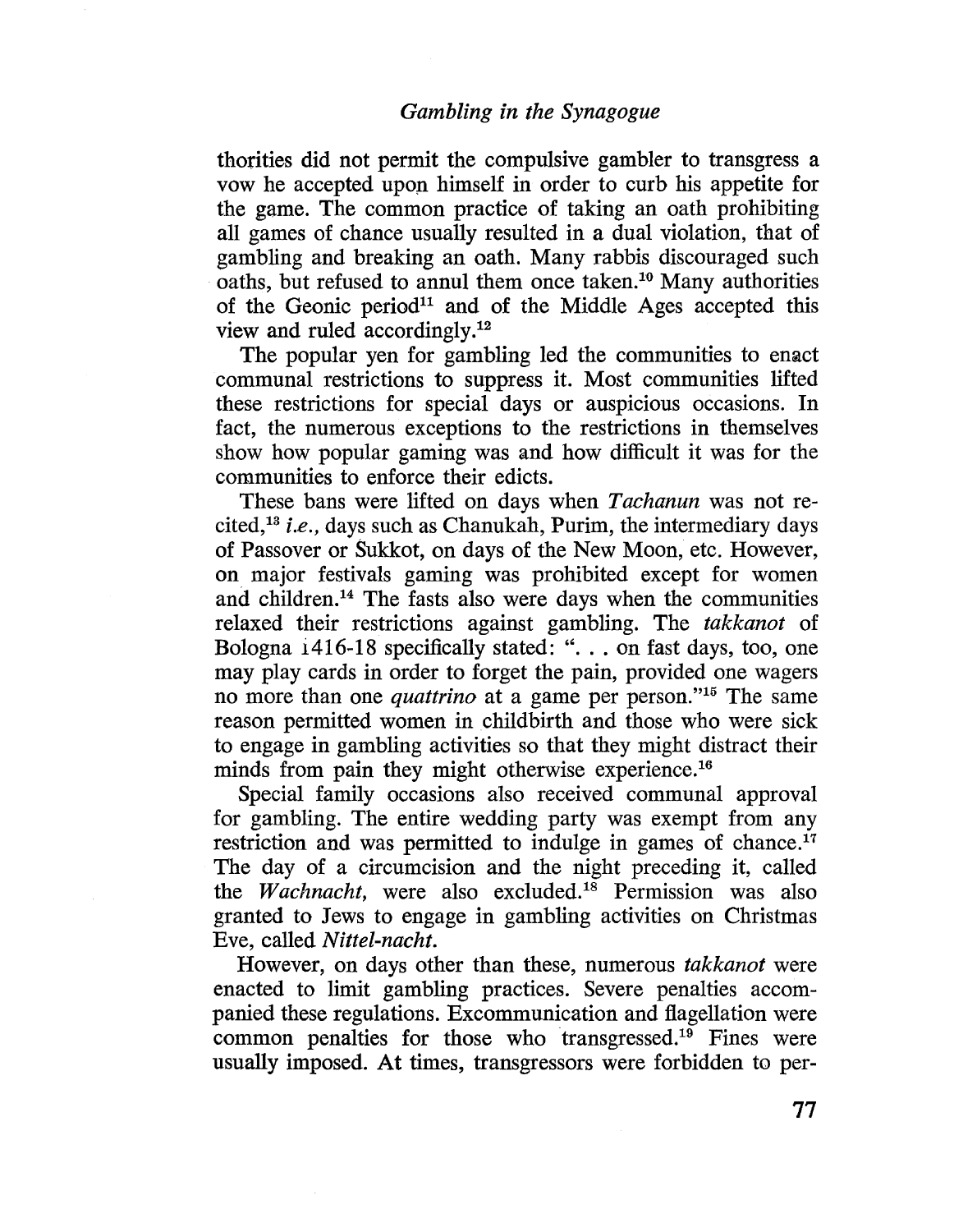form certain honorary functions in the synagogue or were even excluded from the minyan.2o

A number of conclusions may now be reached. The professional and compulsive gambler was always chastized. He was called a sinner.<sup>21</sup> It was said of him that he forgets God.<sup>22</sup> that the lust for the games robs him and his family of clothing.<sup>23</sup> and that the allurement of games of chance made a happy family life impossible for him.<sup>24</sup> He is unstable and the consequence of his vice will lead him to poverty and starvation.<sup>25</sup> His home will always be filled with arguments, disputes, and strife.<sup>26</sup> It is an ugly, loathsome and abominable habit.<sup>27</sup> The gambler wastes his time28 and it is the height of moral impurity.29 One should not even watch the game for although it is called a game it has dire consequences.<sup>30</sup>

The non-professional gambler fared somewhat better. He was not considered a sinner.<sup>31</sup> His vows to curb his gambling were absolved by the rabbis.<sup>32</sup> In fact, many authorities felt it was permissible for the occasional gambler to indulge in these games.33 Nevertheless, gambling carried with it a stigma. Public opinion looked down upon it and often gamblers indulged in their games in secrecy. Some played out of town. The name Kartovnick was a derogatory term that was attached to him who was caught gambling. In Adrianople after a *takkanah* was instituted in 1555 prohibiting all gambling, Jews continued the practice but in secrecy and hiding.<sup>34</sup> The folksong expressed this abhorrence of gambling even on the so-called permitted days.35 Chanukah was referred to as the New Year for card players.

Despite the efforts of the communities through their rabbinic and secular leaders to stem the tide of gambling, Jews engaged in gambling activities with great frequency. The community enactments against gambling themselves are evidence of the prevalence of this vice.<sup>36</sup>

The rabbis of the Middle Ages recognized the lure of gambling. The feverish temptations were so great that they urged leniency towards those caught up in this dilemma. One scholar urged that all decrees against gambling should be abolished on the grounds that men cannot withstand such temptation.<sup>37</sup> Some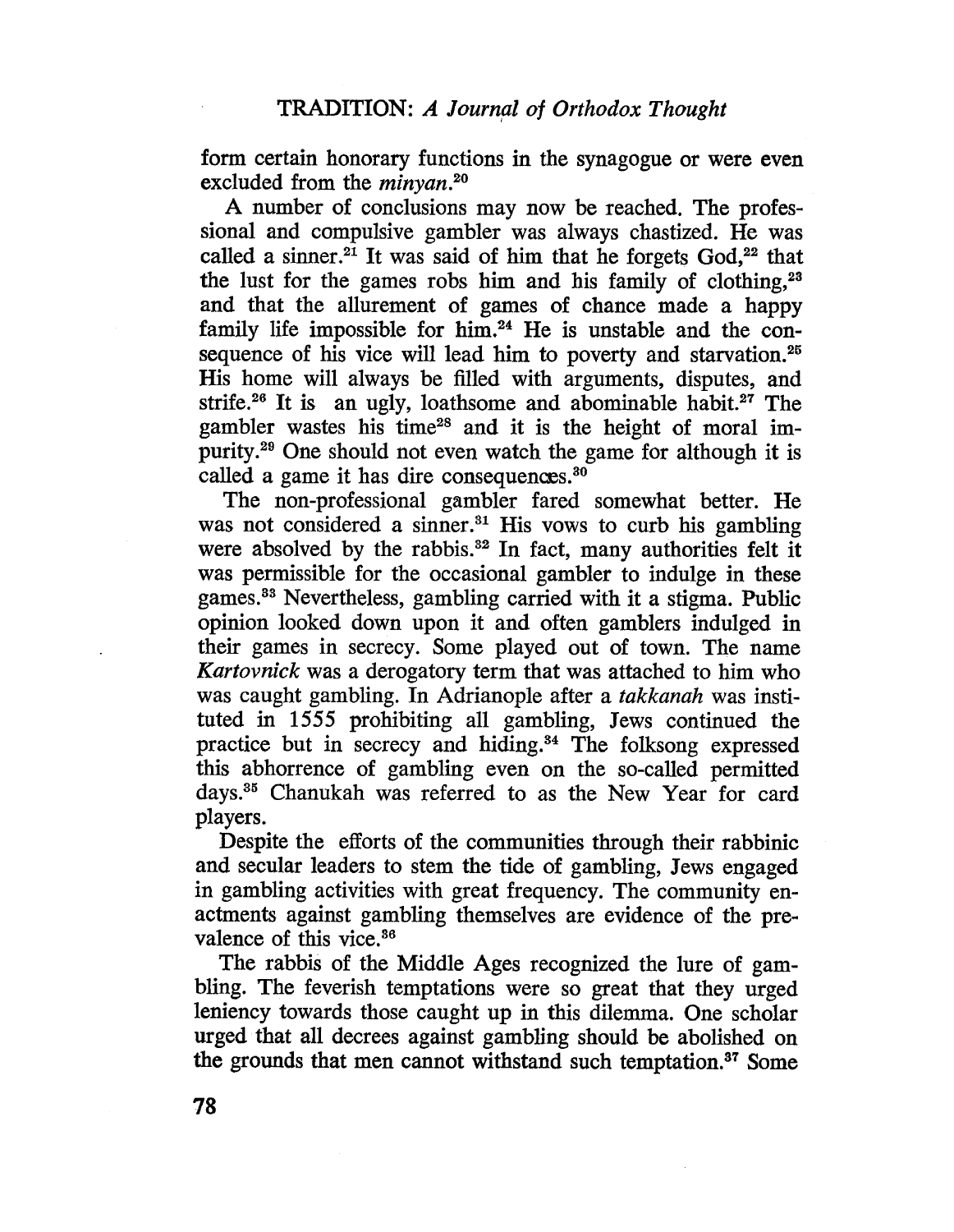were so enthusiastic in their desire to gamble that they would even sell a Torah Scroll in order to use the money for gambling purposes.38 Even educators were victims of gambling fever. One tutor was lured with the stipulation that should he gamble he would forfeit his wages. However, when temptation became too much for the tutor and he succumbed to his vice, Meir of Rothenberg ruled in his favor and allowed him to receive his wages.39

In 16th century Turkey, one moralist spoke strongly against those "who yearn for the long winter nights and who gather every night to gamble from nightfall to dawn." His examples were taken from actual episodes in lives of Jews of the East. Gamblers lost not only their own money but even the money which they had borrowed. When they were penniless, they fled their cities and wandered from place to place, leaving their wives and families without any means of support and with no one to take pity on them. Others purposely began arguments with their wives in order to establish an excuse to take their wives' clothng and jewelry which they sold in order to pay their debts.<sup>40</sup> Still others did not even bother with such a ruse. They merely stole or forcibly took their wives' belongings and sold them. Inevitably, the result was divorce.<sup>41</sup>

The 16th century collector of curiosities, Tommaso Garzoni told how Leone Ebreo of Mantua once gambled away the garter for his socks. That night he had to look after the curtain of a theatre and he had to hold up his socks with one hand and work the curtain with the other.<sup>42</sup>

One famous legend tells of two yeshivah students who strongly desired to play cards. They fell victim to their desires on the day preceding Yom Kippur (Erev Yom Kippur). They wanted to play only for a brief period. They went down into a cellar taking with them a deck of cards and a small candle that would burn no longer than an hour. They intended to play only as long as the candle would give them light.

Thus, they sat in secrecy and played in deep concentration. Sometimes one would win; at other times, his opponent. There they sat, without eating. Hunger was not noticed. All their powers of concentration were centered upon the card game. If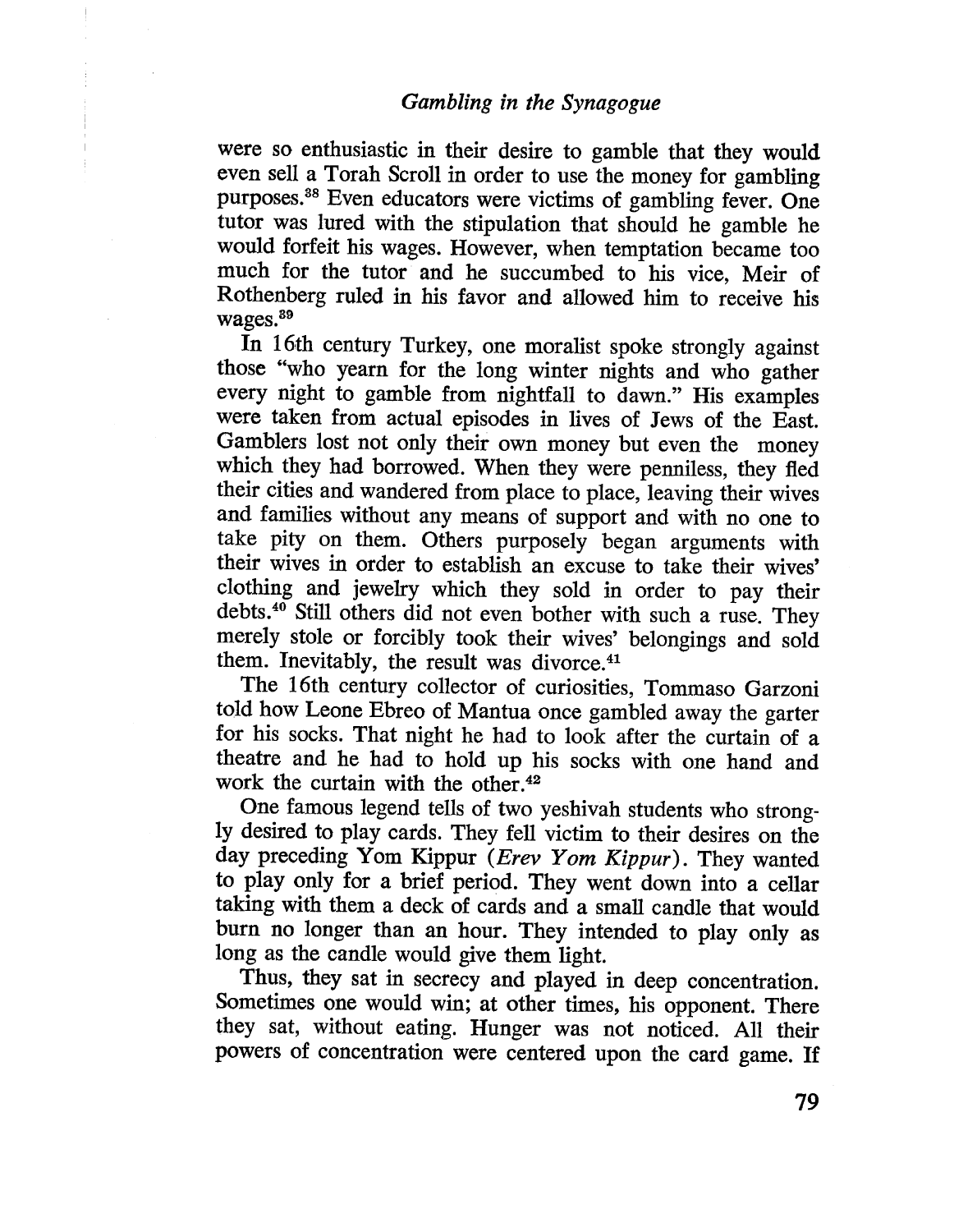one suggested they end their game in order to eat, the other, who was losing at the time, did not allow them to stop.

Absorbed in their game, they did not notice that the night had quickly passed and so had the entire day following and stil the small candle continued to burn. The two Yeshiva students thought that the limit of one hour which they had set at the start of the game had not yet ended. After all, the candle was still burning. They were so engrossed in their game that they failed to notice how Satan had trapped them in his net and engulfed them in his evil game. Instead of one hour, the candle had burned for more than twenty-four hours.

When the candle went out, the students emerged from the cellar and saw that night had fallen. "Master of the Universe," called one, "surely they must all be at Kol Nidrei and we played all of Erev Yom Kippur. We had not eaten all day and we even misscd the concluding meal prior to the fast." "We must hurry and go immediately to the synagogue even though we are hungry," said the other, "in order not to miss Kol Nidrei."

When they approached the synagogue, they met groups of Jews coming from there. Their pale and gaunt faces evidenced their having engagcd in a day of fasting, prayer, and repentance. Only then did the youths realize that they had played for an entire day and desecrated the Day of Atonement. They had sacrificed the holiest day to Satan's game."43

In another version, the legend ends with both youths coming to the synagogue asking the rabbi to find a remedy for the situation. The rabbi adviscd them to quickly find another seven people who, together with them were wiling to initiate a second Yom Kippur and they would begin with Kol Nidrei immediately.<sup>44</sup>

The moralists' constant attacks against gambling gave evidence as to how prevalent the game was and how infectious the fever to gamble could be. In the 17th century, one German moralist complained of the masses who were so removed from the higher things in life that in all their spare time, and even on fast days and during the Penitential period (Selichot) they engaged in gambling activities.45

It is quite evident that even though there may not have been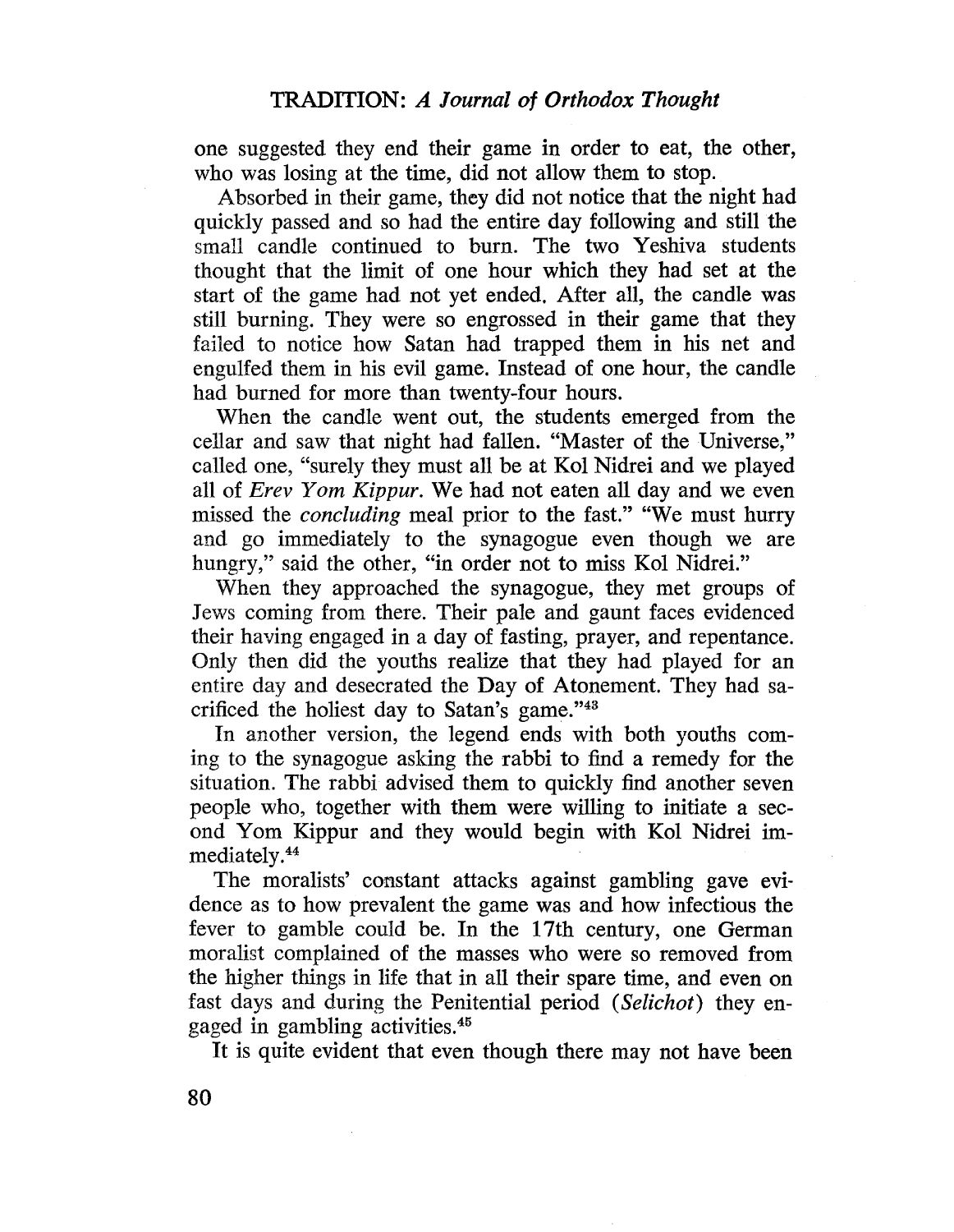a strict prohibition against occasional gambling and even though the rabbis and community leaders recognized the strong temptation the game held for many Jews, still, the overwhelming moral opinions ran against the gambler and against engaging in such activities.

Of great interest are the lotteries run during the 18th and 19th centuries in various European countries. Jews were heavily involved in these. The participation of individuals as well as communities as a whole and the resultant attitudes developed, may shed much light upon our present discussion.

In 18th century Holland there was no prohibition against participating in a lottery. Azulai noted in his travelogue on 26 Sivan 1778 that "the Parnas of Rotterdam, R. Moshe Springer, said he won 12,000 gulden in the lottery thanks to the blessing he (Azulai) bestowed upon him the previous winter."40

One rabbi ruled in accordance with the decision rendered in the Talmud<sup>47</sup> that he who wins at a lottery should pronounce the blessing Shehecheyanu; should one win together with a partner, one must also pronounce the blessing Hatov ve Hametiv,<sup>48</sup> It seems hardly likely that blessings of any sort should be required if the winnings are the result of a sinful act. It is doubly emphasized by the choice of blessings expressing joy and praising the goodness of the Almighty in bestowing this "good."

In one of the communities a wealthy man left a will in which he stipulated that the principal of his property belongs to charity but could not be used. On the other hand, the profits earned by this principal were to be divided among the poor on the day of his Yahrzeit. The question arose  $-$  to which do the winning of a lottery belong, the principal or profit?49

Again, it would be quite unlikely that such questions be discussed should the original winnings be considered the fruits of sin.

In Bresova, Hungary, each year the kahal would purchase lottery slips with any money left over in excess of their budget. The members of the *kahal* even inquired if they were able to divide their winnings among the members of kahal in proportion to the contributions made or must the winnings go back to the community treasury.<sup>50</sup> It is inconceivable that the kahal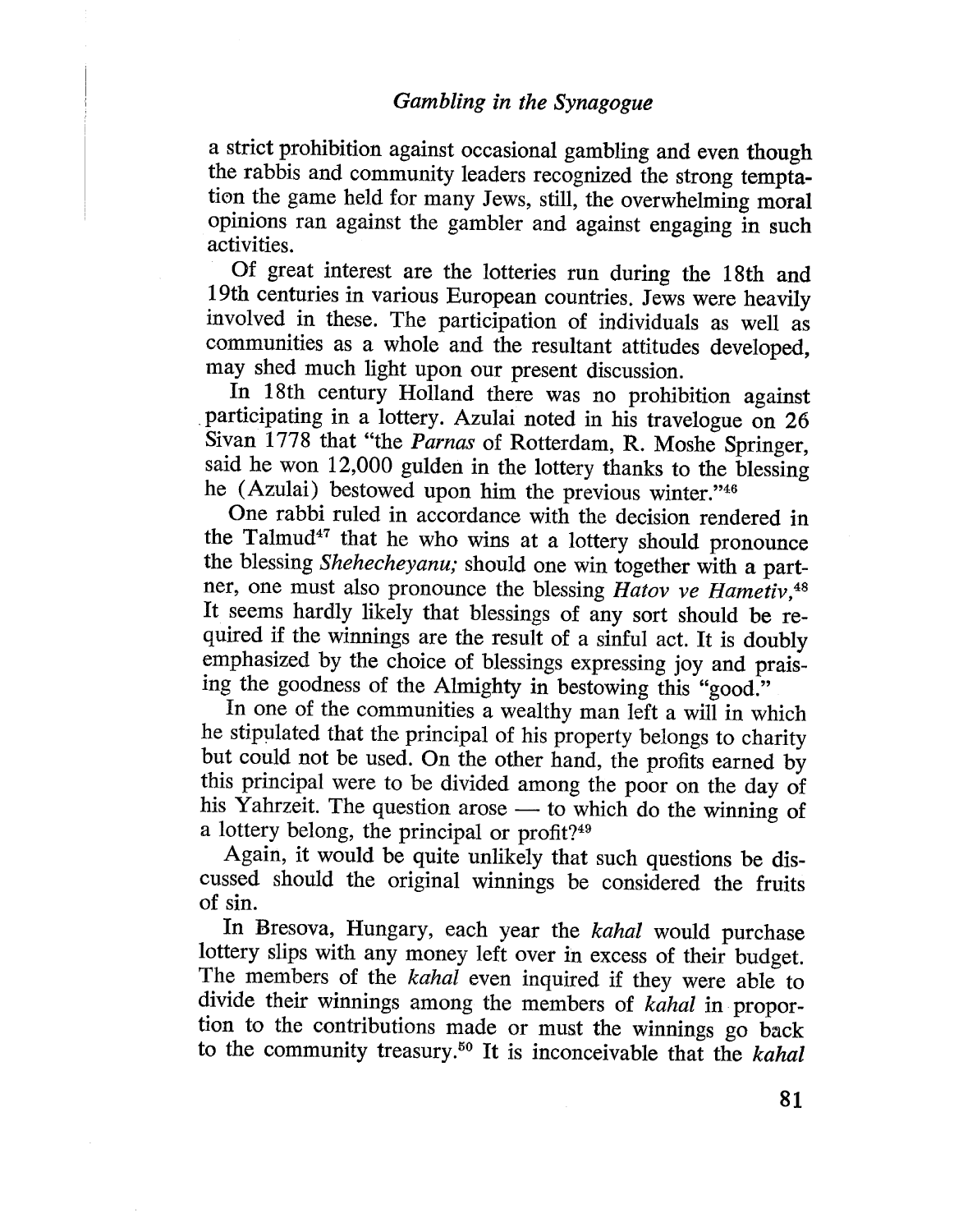itself would invest their money in a venture which was outlawed. The *kahal* would not flaunt rabbinic authority in so flagrant a way.

There were many instances of communities and rabbis joining in lotteries,<sup>51</sup> accepting lottery slips as substitutes for annual charity donations. 52 One rabbi went through 20,000 rubles won in a lottery because his salary was so meagre that he had to constantly dip into these winnings. The winning slip had been given to the rabbi as a gift by his sister.<sup>53</sup>

A multitude of responsa cite instances where the winnings of lotteries, cards, dice, or any other game of chance were not considered the fruits of  $\sin^{54}$  One of the clearest statements was made by R. Benjamin Aaron Slonic who differentiated between gambling for private gain and gambling where the winnings, at least in part, went to charity. He saw no violation in the latter case and demanded full payment of debts to charity incurred by gambling devices.55 We could go on and on, listing one responsum after another, to substantiate the same thought expressed above.

Let us then summarize our findings. There is no doubt that professional and compulsive gambling is outlawed by Jewish law. Secondly, although legally speaking the occasional gambler does not violate any specific prohibition, stil, the overwhelming attitude of the Jewish communities condemned such acts when they were engaged in for private gain. Finally, occasional gambling where part or all of the winnings went to charity certainly did not arouse condemnation and frequently had the approval of the Jewish communities.

## NOTES

1. Mishneh, Sanh. II, 3 - . . . K'~li'~ i'n~~M l'?ltJ!lM 1M 1?K1 Compo Mishneh, R. H. I, S?:i ?7~M i1 . . .K"~~i'~ im~~M 1'71tJ!lM 1M 17K עדות שאין אשה כשירה לה אף הן אינו כשירין לה 2. Mishneh, Sanh. III, 3 - א״ר יהודה אמתי בזמן שאין להן אומנות אלא הוא אבל יש להן אומנות שלא הוא כשרין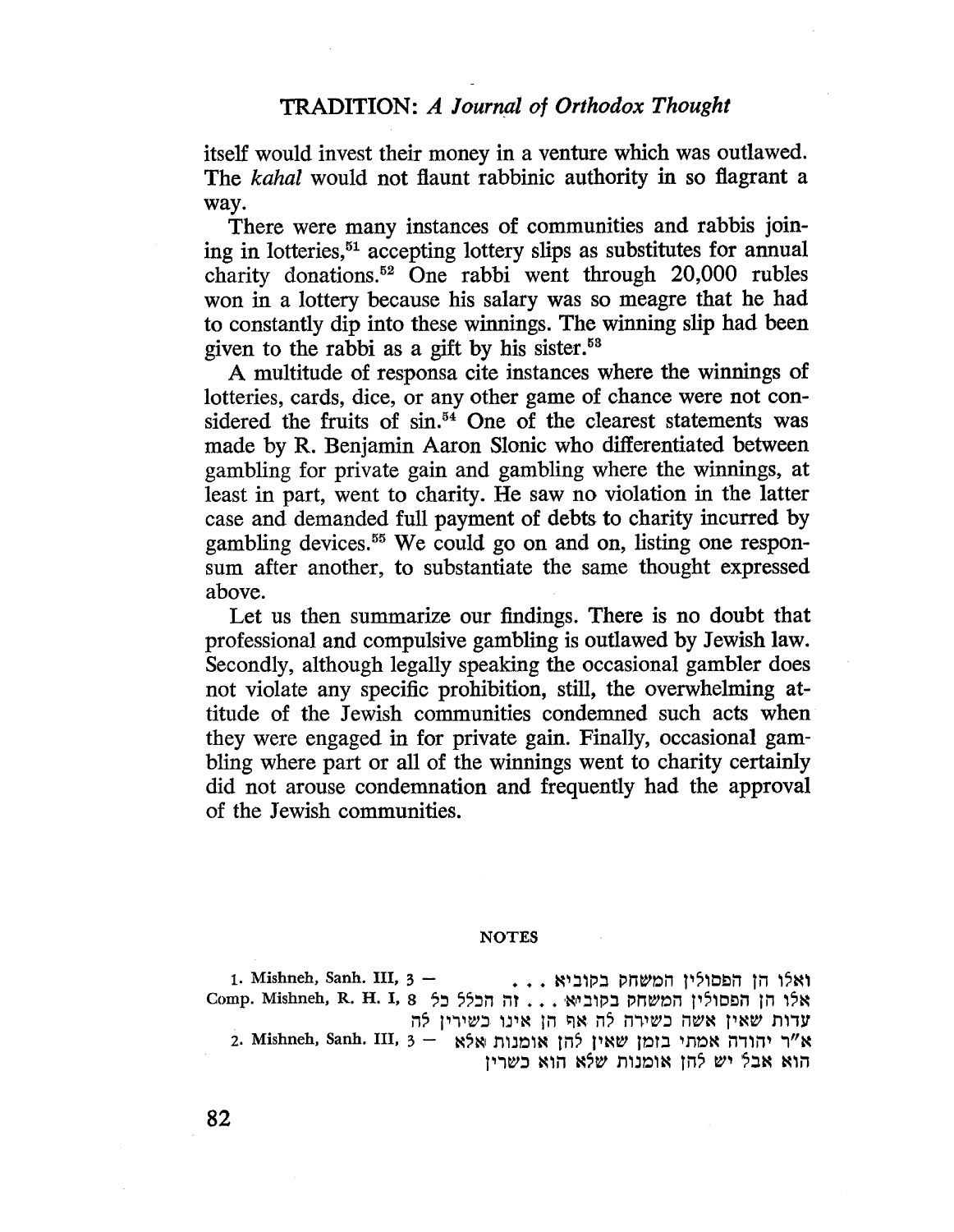## **Gambling in the Synagogue**

3. A term denoting a contract wherein each promises to pay the other should a certain condition prevail. The condition, however, is not expected to be fulfilled. Such a promise is not binding since the obligation was assumed with definite hope that the failure to fulfill the condition would render the promise void.

4. Ibid. משחק בקוביא מאי קא עביד אמר רמי בר חמא משום דהוה אסמכתא ואסמכתא לא קניא Comp. Rashi, ad. loc. -והוי ליה כעין גזילה בידו 5. Talmud. ibid.

רב ששת אמר כל כי האי גוונא לאו אסמכתא היא אלא לפי שאיז עסוסיז ביישובו של עולם

6. Mordecai, Sanh. 689-691 who concurs with the ruling of Jacob of Chinon. נראת דהלכה בר' יהודה אע"ג דרבנן פליגי עליה . . . וא"כ שרי לשחוק בקוביא וכז מצאתי בשימת ר"י מקינו"ן וז"ל ונראה לפסוק דמשחק בקוביא לא חוי אסמכתא

7. Hagohat Mordecai, Sanh. 722-723; comp. with Adret, 25 and Meir of Rothenburg, ed. Bloch, Berlin, 94 p. 30 -... הלכך אותו שלשים דינר שנמל ראובן משמעון ב"ד מוציאין מידו ומחזירין אותן לשמעון ושניהם בני נידוי שמניחין חיי עולם ועוסקין בחיי שעה ודברי תיפלות וגורמין עצמן להיות פסולין להעיד עדות ישראל

8. Judah, the Pious, Sefer Hasidim, Berlin, 1026, 1236; Bologna 400.

9. Shiltei Gibborim to Mordecai, Sheb. 757 -מצאתי בתום' פ' השולח וז"? אמנם נהג מורי הרי"ף להתיר באנשים קלים פן יכשלו לעבור על שבועתם כי יצר של קוביא גדול מאד לרגילים בו וכן היה אומר רבינו מובי' דכל נדר של קוביא עתה יש להתיר כי כל השוגים בו אין יכולים להתאפק ולמשול ברוחם עכ"ל

See also Mordecai ibid. 787; Moses Isserles agrees and claims it requires great will power. In their day such was not found. He concludes with the famous statement: "If the early ones are like men, then we are but like donkeys."

10. They based their decision upon the Jerusalem Talmud, Ned. V, 4; Comp. Tosafot, Gittin 35b; Meir of Rothenburg, Pesakov 178; Cr. 124; ed. Cahana 216; Nissim Gerondi, ad. loc.; Mordecai, ad. loc. 374; Asher 10; Semak, Yom Sheni 82; Moses Mintz 46; Joseph Caro, Bet Joseph, Y. D. 228; Moses Isserles, Darkei Moshe, 10; Simon b. Zemah, 404; Joel Sirkis, Y. D. 228; Benjamin Zelb 267, 281.

11. Teshubat Geonim Kadmonim, 340; Adret I, 755; Hamyohosot, 252, 281 -

דשחוק בקוביא עבירה היא ואין מתירין נדר לעבירה 12. Israel Bruno, 136; Isaac Lamperonti, Pachad Yitzchak s.v. cherem; V. Kurrein, "Kartenspiel u. Spielkarten in Jüdischen Schrifttum," MGWJ 1922, Vol. 30, p. 206 ff; Shiltei Gibborim to Mordecai Sheb. 757.

13. D. Kaufmann, Ha-Assif III, p. 214 cites the takkanot of Yeshivat Shalom in Ancona issued on the 19th of Shebat 1589 which permit students of the Yeshiva to gamble on Hanukah; I. Abrahams, "Samuel Portaleone's Proposed Restrictions on Games of Chance," JQR (os) Vol. V 1893,pp. 505-515, proposal 4 which doubled the stakes on these days; S. W. Baron, The Jewish Community II,  $316 - 17$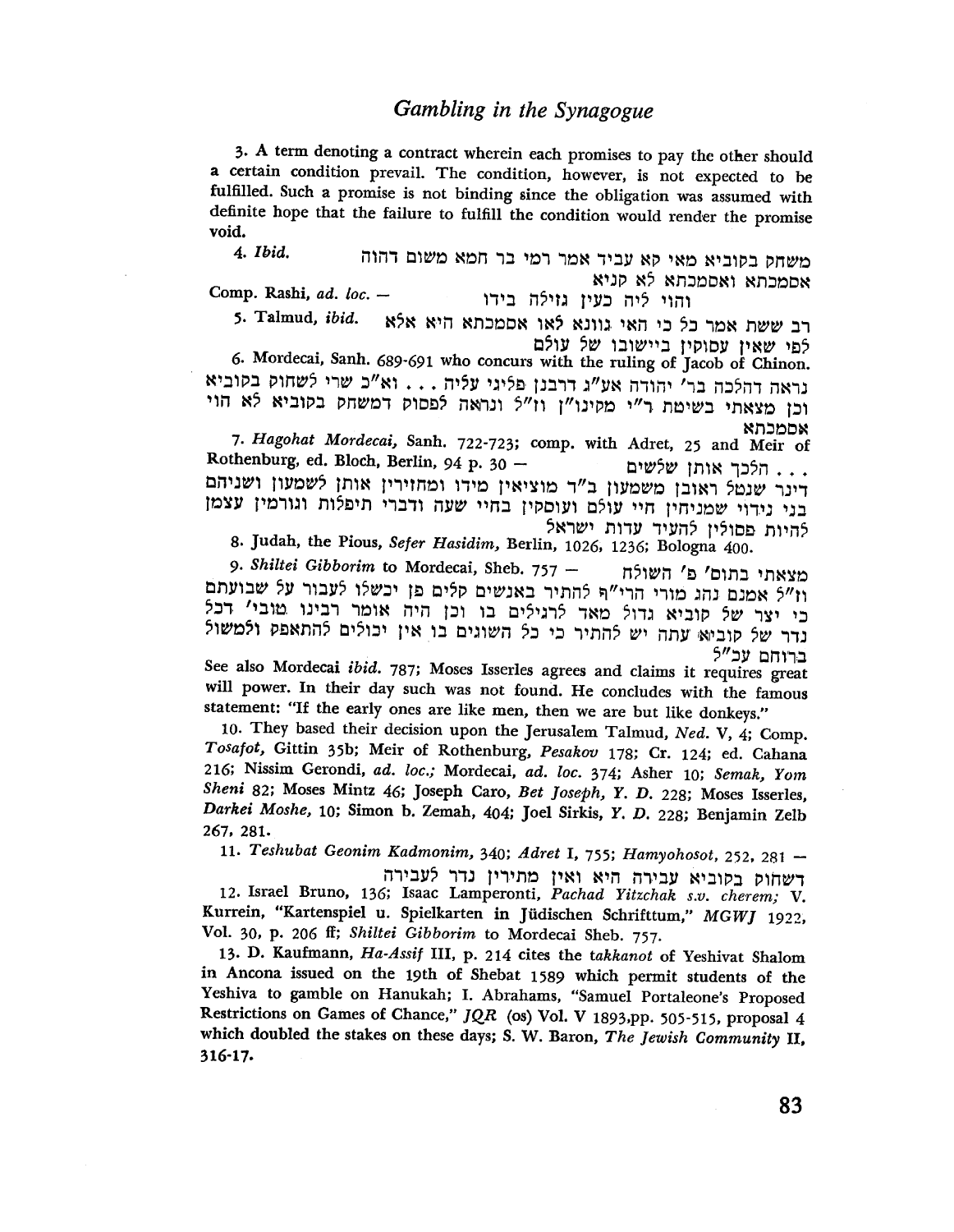14. Tosafot, Erub. 104a, 3 -ומיהו איז למחות בנשים ותינוסות דמוטב שיהו שונגין ואל יהו מזידין

See also, Semag 22b; O. H. 338:6; Tosafot, Beza 12a.

15. L. Finkelstein, Jewish Self Government, p. 284, 291.

16. Isaac Lamperonti, op. cit.

17. Halberstam, "Takkanot Kadmoniyot," Graetz Jubelschrift.

18. D. Kaufmann, op. cit. p. 214; Isaac Lamperonti, op. cit.

19. Adret VII, 244, 270.

20. For a detailed discussion, see the author's articles "The Jewish Attitudes to Gambling," J.Q.R., Vol. LVII, April, 1967, pp. 298-38; "The Individual & Communal Efforts to Curb Gambling." J.Q.R., July, 1967.

21. Adret, Hamyochosot, 252, 281.

22. Chemdad Hayamim II, 73; Jonathan Eyebeshutz, Yaarot Devash I, 3a; II. 44b.

23. Ibid.

24. I. Rivkind, "Toldot Hamesahek be'Yisroel," Horeb I, pp. 82-91.

25. Yalkut Shimoni, Ekev 847.

26. Leon de Modena, Sur Mera, last page.

27. Barfat 432.

28. Ibn Zimra 214.

29. L. Finkelstein, op. cit. in the takkanah of Cremona.

30. Joseph Ibn Kaspi, Sefer ha-Mussar.

31. Meir of Rothenburg, ed. Cahana 115.

32. Ibid. Pesakov 179.

33. Mordecai, Sanh. 689-691; Benjamin Slonic, Maasat Binyamin 60; M. Trani I, 257.

34. Joshua Zunzin, Nahlat le'Yehoshua, 17 -כי היו משחקים בהחבא בגנות בחדרים במחבאות בצורים ובמערות והמשחקים היו בכמות רבים ונכבדים . . .

35. I. Rivkind, Der Kampf kegen Azart shpielen bei Yiden, p. 29; see also מקור דמעה ש"ם תחנה חדשה עם מעשה אלפס ורב פנינים

where under א תחנה ביי'ן אנצינדען חנוכה ליכט it is stated: אינ ואלסט אונדו אויך העלפען האלטען דיא הייליקע טעג הייליק ניט מטמא זייז זיי מיט לצנות אינ קארטז־שפילז

Compare also the explanation offered as to why cards are played on Hanukah with the explanations usually offered for the game "dreidel." See also Sholem Aleichem, Knorten.

36. See L. Landman, "The Individual and Communal Efforts to Curb Gambling," J.Q.R. July, 1967.

37. Mordecai, Sheb. 787; Gitt. 374.

38. Joseph Ibn Kaspi, Chazzozrot Kessef to Proverbs.

39. Meir of Rothenburg, Cf. 310; I. Agus, Meir of Rothenburg, 749; Mordecai Chag., p. 278b.

40. R. Abraham Antivi, Chachmah u-Musser, p. 13b ומתוך שדוחקים אותו הבעלי חובות ואין בידו לפרוע מה עושה הולך אצל אשתו ומריב עמה כדי שיסח ממנה מלבושיה ותכשיטיה לפרוע הב"ח שעליו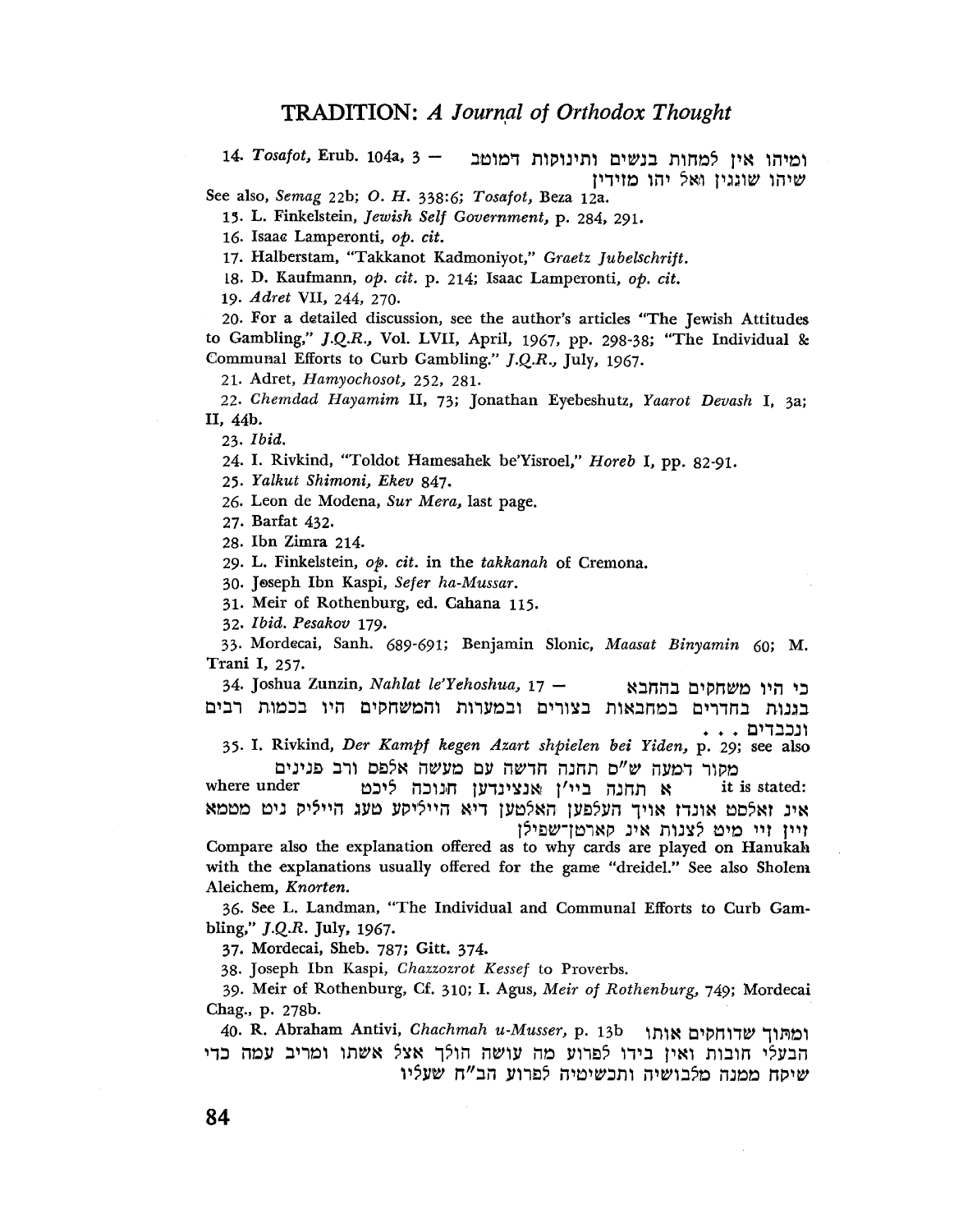41.  $Ibid.$  בם לפעמים שרואה שלא נשאר עוד בידו כדי לשחוק ואין מי שילוה אותו גונב תכשיטי אשתו או לוקחם בחזקה ושוחק בהם ומפסידם ומתוך זה יבואו לידי גירושים<br>It was a common occurrence that men sold their wives' clothing and their

children's belongings in order to stake themselves. See 1. Abrahams, "Portaleone," j.Q.R. (o.s.), VoL. V, 1893, pp. 505-515, who relates that the purchaser o£ such clothing was fined one-fifth which he had to give to charity. See prop. 10 - n'.:il '5:i ~~ l'mJ.: i~ l'J.: 1~ ~nei~ 'i~.: i:iOeiii:in' tl~l . . .

 $\dots$  . לצחוק הקונה יחוייב לתת חמישית לקופה של צדקה 42. L. Roth, The Jews in the Renaissance, p. 26.

43. The same legend is told concerning many cities. Some believe it to have occurred in Eisenstadt, Burgenland and thereby explain the strict herem placed against gambling by R. Meir the author of Ponim Meirot in 1780. The takkanah is cited by Wachstein, Urkunden and Akten zur Geschichte der juden in Eisen. stadt, pp. 148-9 No. 131; also see, pp. 378-9 No. 259 that Jews were excluded from the Kahal because of gambling. Comp. Heinrich Loewe, Der Jüdische Spieler, 1930, p. 8, who mentions the prohibition against gambling enacted in Dobzin because of the same legend.

44. I. Rivkind, Der Kampf kegen Azart Shpielen bei Yiden, p. 102.

45. Elhanan Kirchen, Simhat Hanefesh II., pp. 16, 18, 21. [עבען  $\gamma$ 

אפילו מחצית השקל איז אים שווער

אונ' נאך מארטין שפיליו וייניו אייפריג וער

אפילו ואם תענית אונ' תשעה באב אונ' סליחות מעגין

ווין זיא קארטין שפילין ניט אונטר וועגיו?

46. Azulai, Magel Tov Hasholem, p. 160.

47. Ber. 59b.

48. R. Benjamin David Levin, Shemen Sasson, p. 27.

49. R. Leib Brode, Mezapeh Aryeh, p. 29.

50. R. Mordecai Leib Winkler, Lebushei Mordecai, p. 174 - יאם מותר . . . לשנותו לדבר רשות כלומר לטול חלק כחלק לכל אשר באו בחברת

51. I. Rivkind, op. cit., pp. 285-7.

52. R. Mordecai Leib Winkler, op. cit. 176, dated Toldoth 1910.

53. Yitzchak Nissenbaum, Hadat ve'Hatchiya Halumit, p. 88, cites the case and names R. Shmuel Mohilever of Bialistok as the rabbi involved.

54. Mcir of Rothenburg, ed. Cahana, VoL. II, 115. The case involved the promise of a man to give one Zakuk to charity should he continue to gamble. Subsequently, he requested permission to gamble by proxy. R. Meir forbade the proxy to gamble for him since the act of an agent is ascribed to the one in whose behalf he acts. The rule עבירה לדבר עבירה that the concept of agency has no validity when a sinful act is to be committed is not applied to this situation. The vow against gambling does not apply to the agent. If gambling were considered a sinful act, the conclusion reached by R. Meir would have to be revised.

שבכל דבר שלוחו של אדם כמותו כיון ששחק בשבילו כאילו שחק הוא בעצמו ונהי נמי דאין שליח לדבר עבירה הא מסיק פ"ק דב"מ י"ב: דה"מ (היכה)